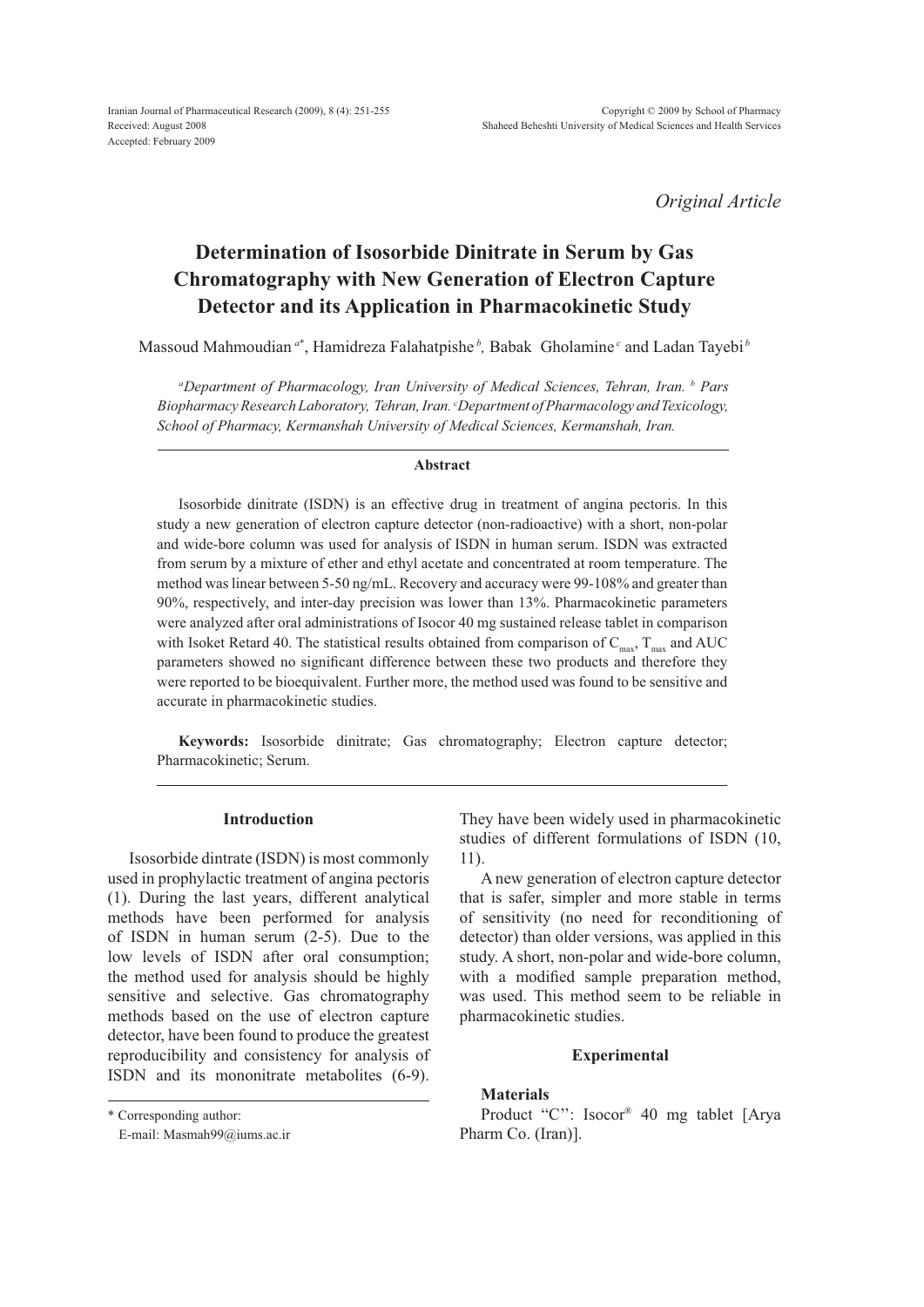

**Figure 1.** (A) Typical chromatogram of blank serum spiked with 0.7 μg nitroglycerin as the internal standard. **(B)** Chromatogram of blank serum spiked with 0.7 μg nitroglycerin and 50 ng isosorbide dinitrate. **(C)** Chromatogram of the serum sample of a male volunteer, 6 h after administration of 40 mg ISDN.

Product "K": Isoket® retard 40 mg tablet [Schwarz pharma (Germany)].

Isosorbide dinitrate analytical standard and nitroglycerin, as internal standard, were provided by Arya Co. (Iran).

 Ethyl acetate extra pure and *t*-butyl methyl ether extra pure were from Merck, Darmstadt (Germany).

#### *Equipments*

Younglin model M600D GC, equipped with a VICI electron capture (pulsed discharge) detector was used in this study.

 Fused silica, wide bore column coated with polydimethylsiloxane (TRB-1, 10 m  $\times$  0.53 mm, film thickness 2.65 um. Teknokroma, Spain).

Authchro-2000 software was used to acquire and process the data obtained.

### *Sample preparation*

To 1 mL of serum, 0.2 mL of a solution of  $3.5 \mu$ g/mL nitroglycerin (IS) in ethyl acetate was added. The sample was gently mixed, then extracted with 5 mL of a solvent mixture containing ethyl acetate and *t*-butyl methyl ether (a ratio of 1:4) for 5 min. After 10 min centrifugation, the upper organic layer was transferred into a 15 mL centrifugal tube and evaporated to dryness under a gentle stream of  $N_2$  at room temperature. The dried residue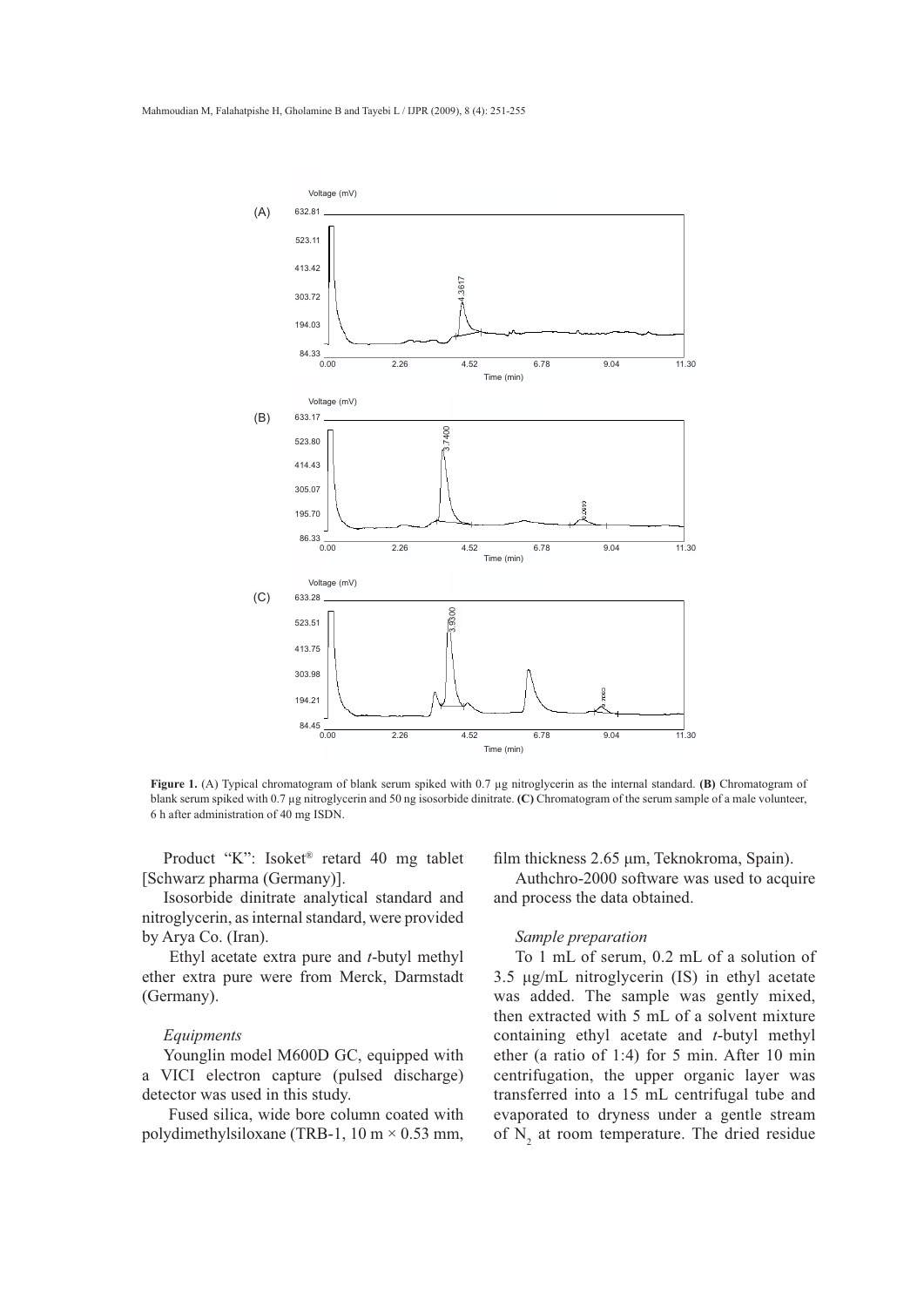

**Figure 2.** Calibration curve for determination of ISDN in serum by GC.

reconstituted in 100  $\mu$ L of ethyl acetate and  $3\mu$ L of this sample was injected, using the deactivated injector liner.

# *Preparation of standard samples and construction of the calibration curve*

Using a 100 ng/mL isosorbide dinitrate in ethyl acetate stock solution, the following standard solutions were prepared in blank serum: 1, 2.5, 5, 10, 25 and 50 ng/mL. They were extracted and injected into GC, based on the method described in sample preparation.

### *GC system*

Helium was used as the carrier gas, with a flow rate of 30 mL/min. Three percent xenon in helium (dopant gas), with a flow rate of  $4$ mL/min, was employed as the electron source for detection of ISDN and internal standard. The inlet temperature was set at 150°C and the electron capture detector at 200°C. The initial column temperature was 110°C. After 1 min., the temperature was gradually raised to 140°C at a rate of 15°C/min, and this temperature was



**Figure 3.** Mean isosorbide dinitrate plasma concentration-time profile in 12 human volunteers after oral administration of a 40 mg ISDN tablet. Each data point represents mean  $\pm$  SEM.

maintained for 5 min.

### *Blood sampling*

Twelve healthy normotensive (20-52 years) volunteers participated in this study. The protocol was approved by the institutional ethical committee and the volunteers provided written informed consent. They were judged to be in good health on the basis of clinical history, physical and routine laboratory examination. No medication was taken by the subjects from 1 week prior to the study. One tablet of either product "C'' or product "K'' was administrated in a random cross-over manner to each subject in two different days, with wash out periods of two weeks. Blood samples (10 mL) were drawn in non-heparinized tubes at  $0, 1, 2, 3, 4, 5, 6, 7$  and  $8$ h post drug administration. Samples were allowed to clot for 15 min and serum separated and stored frozen at -20°C until the time of assay.

### *Data treatment*

 By application of the peak height ratio of the ISDN chromatogram versus internal standard

**Table 1.** Recovery and accuracy of isosorbide dinitrate in spiked serum.

| Amount added (ng/mL) | n | Amount after addition<br>$(\text{mean} \pm \text{SD})$ | Recovery $(\% )$ | Accuracy $(\% )$ | C. V. $(\% )$ |
|----------------------|---|--------------------------------------------------------|------------------|------------------|---------------|
|                      |   | $5.30 \pm 0.65$                                        | 106              | 6.03             | 12.24         |
| 10                   |   | $10.82 \pm 0.78$                                       | 108              | 8.17             | 7.18          |
| 25                   |   | $25.55 \pm 2.39$                                       | 102              | 2.22             | 9.37          |
| 50                   |   | $49.5 \pm 1.27$                                        | 99               | $-1.01$          | 2.56          |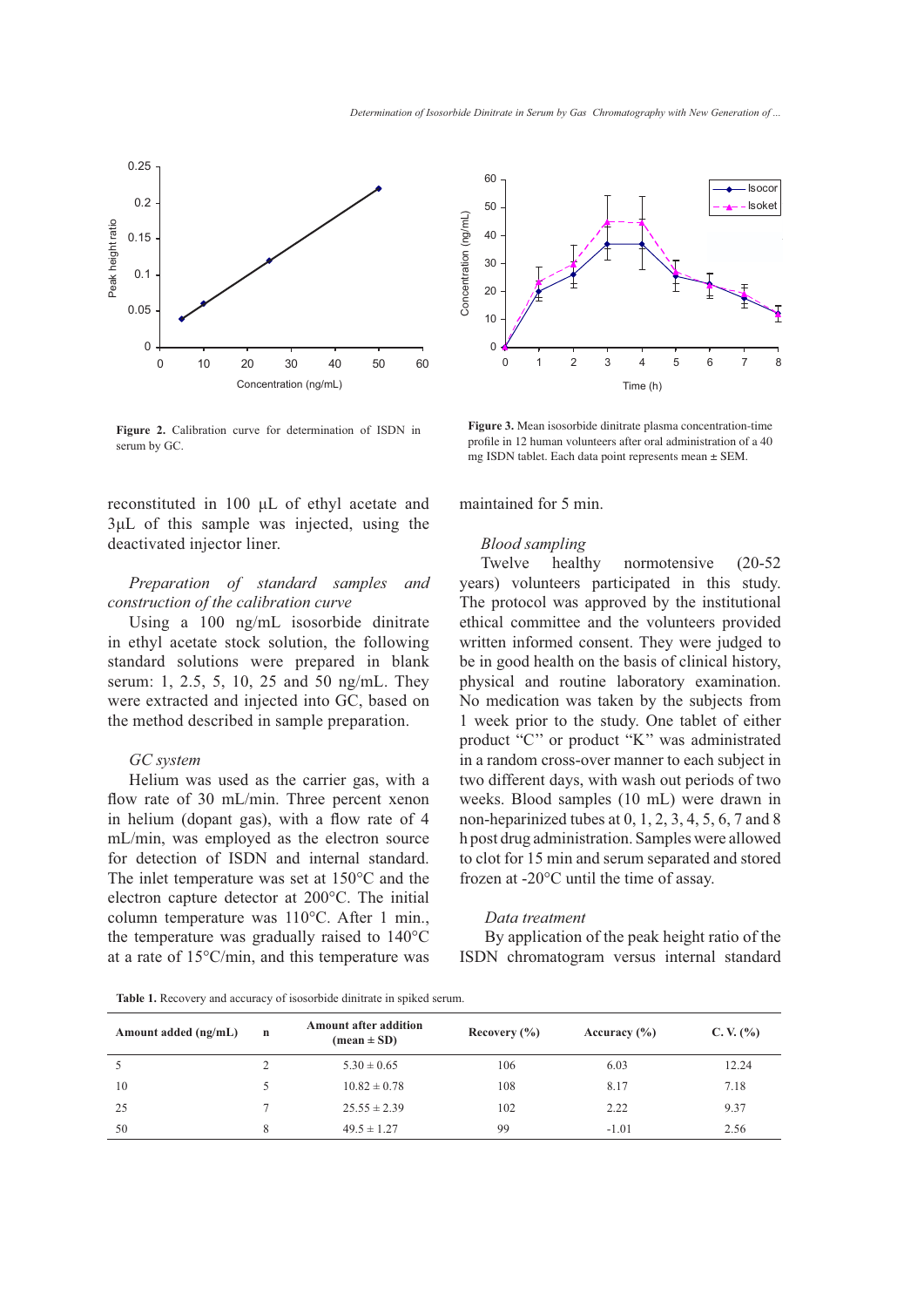| Parameter                      | $Mean \pm SE$<br>(C) | $Mean \pm SE$<br>(K) | Analysis of varaiance |
|--------------------------------|----------------------|----------------------|-----------------------|
| $K_e$                          | $0.311 \pm 0.05$     | $0.43 \pm 0.07$      | N. S. $(P = 0.17)$    |
| $T_{1/2}$ (h)                  | $2.99 \pm 0.52$      | $2.24 \pm 0.52$      | N. S. $(P = 0.32)$    |
| $T_{max}$ (h)                  | $3 \pm 0.3$          | $3.09 \pm 0.28$      | N. S. $(P = 0.83)$    |
| $C_{max}$ (ng /mL)             | $44.38 \pm 7.78$     | $55.18 \pm 9.56$     | N. S. $(P = 0.39)$    |
| AUC $_{(0-\infty)}$ (ng /mL.h) | $191.9 \pm 35.91$    | $213.98 \pm 37$      | N. S. $(P = 0.67)$    |
| AUC $_{(0-\infty)}$ (ng /mL.h) | $253 \pm 51.58$      | $259 \pm 43.89$      | N. S. $(P = 0.92)$    |

**Table 2.** Statistical Comparison of pharmacokinetic parameters.

and the standard curve, concentration of the samples were calculated.

Accuracy was expressed as the mean% {[(mean measured concentration) / (expected concentration)]  $\times$ 100}. Precision was calculated as the inter-day coefficient of variation  $\Gamma$ C. V.%  $=$  (SD/mean)  $\times$ 100].

Standard kinetic parameters  $(C_{\text{max}}, T_{\text{max}})$  and AUC) were calculated using the DKNT software (12).

Comparative statistical studies on the bioequivalence between the two formulations were performed, using the variance of analysis. A P-value of less than 0.05 was considered as significant.

# **Results and Discussion**

The GC method used was found to be sensitive, accurate and reproducible.

GC chromatograms of blank serum, human serum spiked with ISDN and sample obtained from a volunteer 3 h after drug administration have been shown in Figure 1.

Retention times of nitroglycerine and Isosorbide dinitrate were found to be around 4 and 9 min, respectively. Standard curve was linear between 5-50 ng/mL (y =  $0.004x \pm 0.0194$ ,  $r^2$  = 0.9997) (Figure 2). The minimum limit of detection was 1 ng/ml.

We found that it is necessary to replace the inactivated glass inlet in the injector by a new one after about 60 injections; otherwise the peak of ISDN would be disappeared.

The results of recovery and precision between 5-50 ng/mL were 99-108% and 2.56-12.24%, respectively, and are shown in Table 1.

The mean serum concentrations of 12

volunteers after administration of either of the two products were calculated and the results have been shown in Figure 3.

Different pharmacokinetic parameters including  $C_{\text{max}}$ ,  $T_{\text{max}}$  and AUC, for each volunteer after administration of either of the two products were calculated and the mean values for the results obtained are given in Table 2. As could be seen, on average  $3 \pm 0.30$  h after administration of 40 mg Isocor<sup>®</sup> and  $3.09 \pm 0.28$  h after administration of 40 mg Isoket®, the maximum blood levels had been reached.  $C_{\text{max}}$  for the two products, as well as AUC, were comparable.

There was no significant difference between these two products. In conclusion, the method adopted in this study, including includes of sample preparation and the use of GC with a new generation electron capture detector, was found to be applicable for determination of nitrated drugs (e. g. isosorbide dinitrate or nitroglycerin) in serum and plasma samples.

# **Acknowledgement**

The authors would like to express their sincere gratitude to Kimia Sanat Jahan Company, for support and assistance with the method set up.

### **References**

- (1) Kosoglou T, Kazierad DJ, Schentag JJ, Patrick JE, Heinark L, Radwanski E, Christopher D, Flannery BE and Affrime MB. Effect of food on the oral bioavailability of isosorbide-5-mononitrate administered as an extended-release tablet. *J. Clin. Pharmacol.* (1995) 35: 151.
- (2) Rosseel MT and Bogaert MGJ. GLC determination of nitroglycerine and isosorbide dinitrate in human plasma. *J. Pharm. Sci*. (1973) 62: 754-758.
- (3) Pomier F, Gauda Cheau N, Pineau V, Sioufi A and